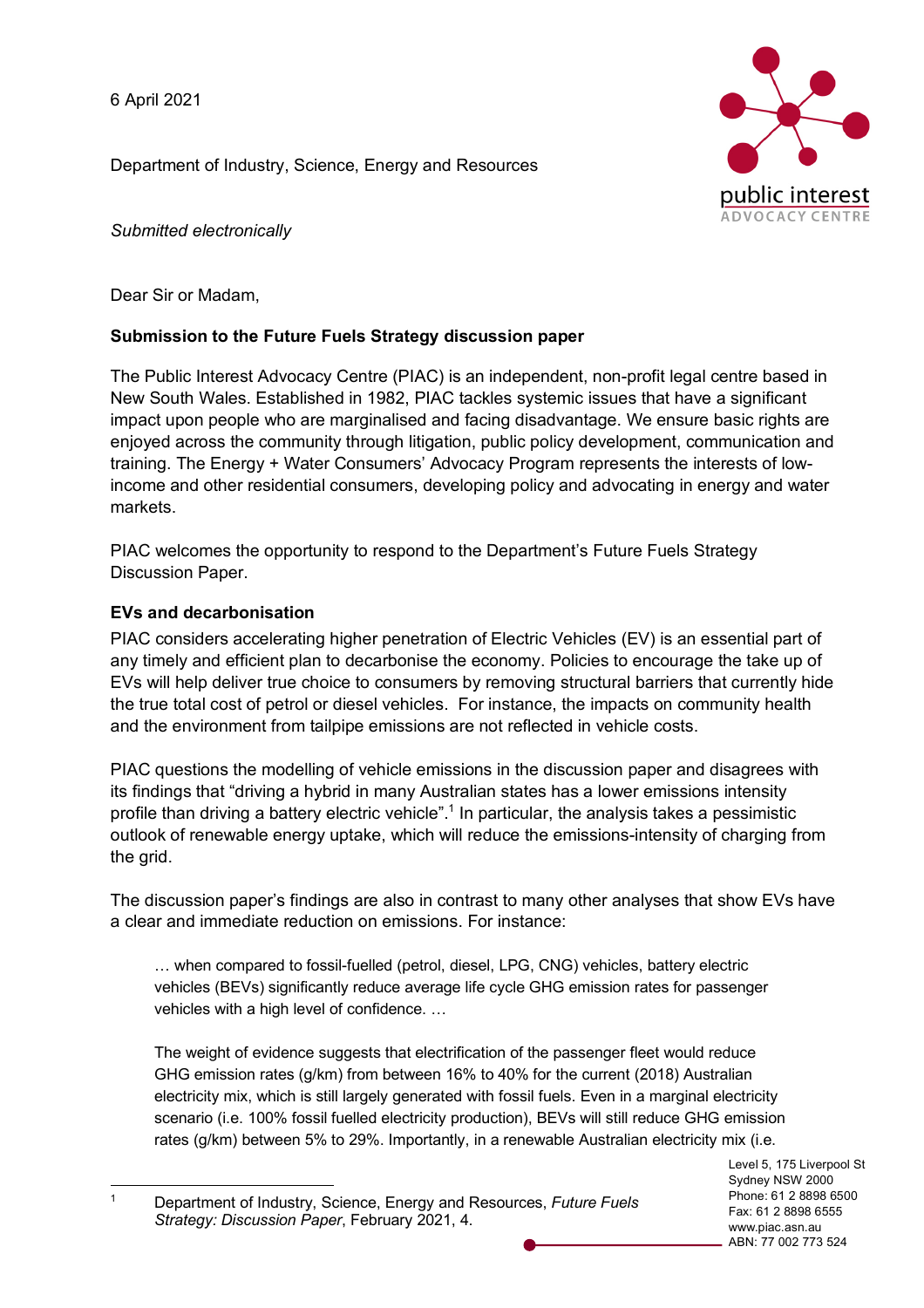90% renewable, 10% fossil fuels), BEVs will produce deep GHG emission reductions of about 70% to 80%.2

### **EVs and the electricity system**

PIAC agrees that the well-managed integration of EVs with the electricity system can have substantial benefits for energy consumers, in addition to the emissions reduction benefits described above. The ability to charge from the grid and discharge into the grid provides an important and flexible tool to manage the supply demand balance in the electricity system and provide support to ensure the system remains stable and secure.

In addition to reducing wholesale energy prices, as noted in the discussion paper, the coordinated integration of EVs may also reduce network costs by deferring or avoiding the need for costly network augmentation or upgrades.

Accelerating the uptake of EVs may bring forward many of these benefits for the electricity system and energy prices as well as reducing emissions.

### **Cost reflective network tariffs**

Moving to more cost-reflective network tariffs will be an important tool to manage the impact and maximise the opportunities from the widespread uptake of EVs. They can help reduce overall network costs by incentivising customers to charge (and discharge) their EVs at more favourable times to the network such as in the evenings or overnight rather than at peak times.

Even if customers do not respond to such price signals, introducing more cost reflective network tariffs can more fairly distribute costs between consumers on a beneficiary-pays or causer pays basis.

In addition to more cost-reflective tariffs overall, PIAC supports the development of EV-specific network tariffs to better reflect the unique characteristics and opportunities of EV charging and discharging. EV-specific network tariffs could allow more of the upstream benefits of the efficient use of EV charging and discharging to be captured and reflected in the signal and incentives seen by the customer. This was highlighted in a submission by Renew (formerly the Alternative Technology Association):

ATA believes that cost reflective network pricing signals such as peak time rebates and time of use pricing (including critical peak pricing) are an appropriate way to incentivise EVs. Measures that respond to wholesale market signals or retail costs are also appropriate.

Further, ATA considers the following to be of relevance in the context of pricing signals:

- Given the unique nature of the of the issues and opportunities of EVs, it is appropriate for distributors and retailers to offer EV-specific tariffs, especially where the EV load is externally controlled by any party;
- Given the potential volume of energy that EVs may consume from the network, it is appropriate that ToU tariffs for EVs include:
	- o Lower charge for off peak energy use, and
	- o Higher charger for peak energy use;

than ToU tariffs for non-EV customers;

• Nodal or location pricing may be appropriate and effective, accounting for:

 <sup>2</sup> Transport Energy/Emission Research, *Meeting our greenhouse gas emission targets: can electric vehicles meet the challenge? – A probabilistic Life Cycle Assessment (LCA) for GHG emissions from Australian passenger vehicles*, December 2020, 1.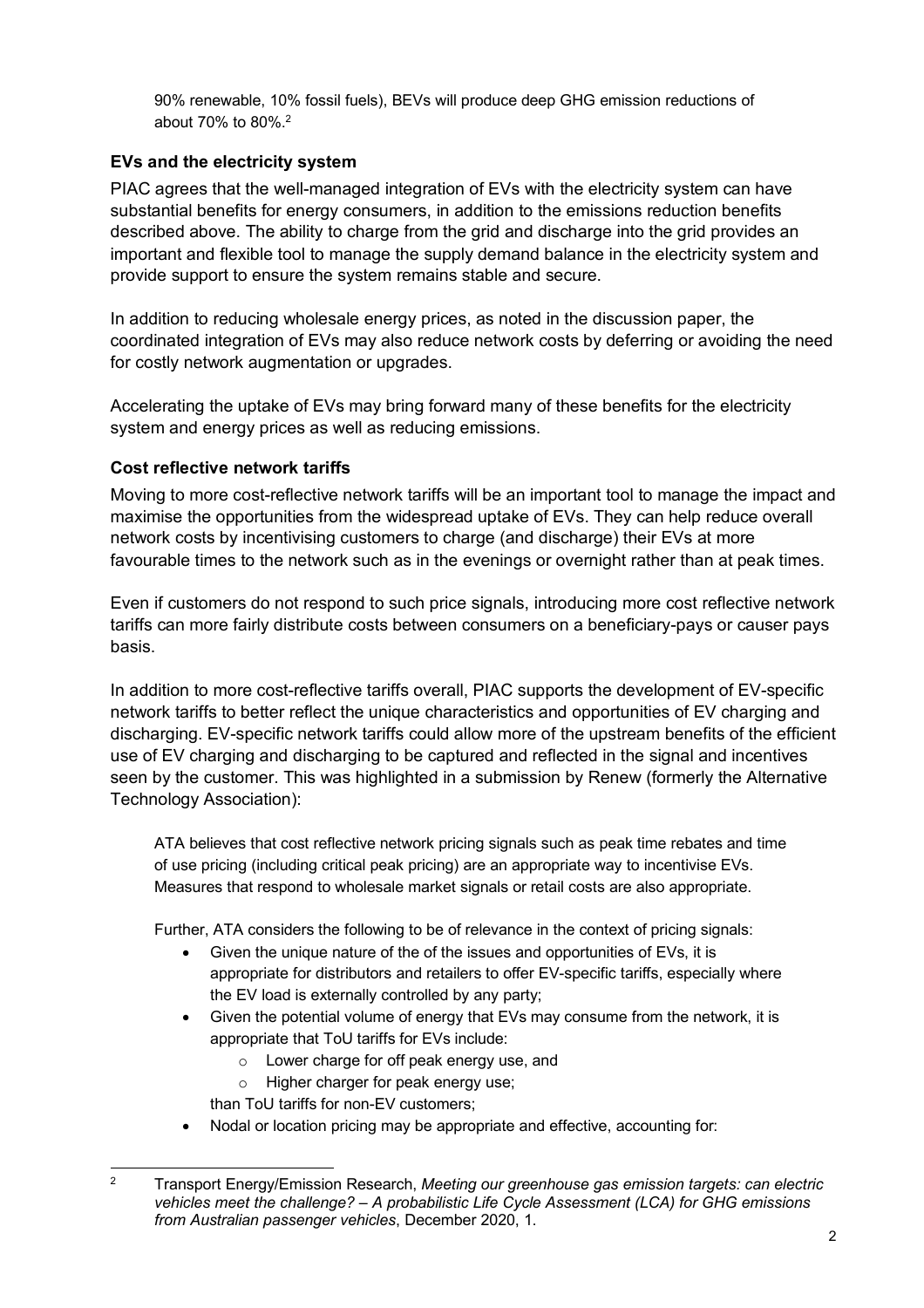- o Different network losses in different parts of the network;
- $\circ$  Opportunities to address current or forecast network constraints through the deferral or avoidance of planned network upgrades;
- Distribution business should be required to retain more knowledge of the consumers with major loads than they currently have in order to provide appropriate incentives to consumers and manage the network efficiently.<sup>3</sup>

## **Energy retail products for EVs**

PIAC expects energy retailers to develop EV-specific offers for consumers that may package the signals in network tariffs into a form that consumers prefer and/or packaged with other energy services such as:

- Offers, either from retailers or from independent third-party aggregators, that would utilise the EV charging and discharging loads to provide demand response at times of system peak or at times of local network congestion.
- Retail offers that bundle traditional retail energy services with support to purchase or lease EVs, rooftop PV or storage systems.
- Retail offers that bundle traditional retail energy services with access to public charging infrastructure (potentially at discounted rates).
- Smaller, specialist retailers emerging that cater predominantly or even exclusively to EV owners, similar to Pooled Energy catering exclusively to customers with pool pumps.

# **Engaging with consumers on EVs**

Exploiting the opportunities that EVs can provide to the electricity system will require an understanding of consumers' preferences as well as understanding the impact on the system. This must inform the design of network tariffs and retail products that consumers understand so they have confidence to use their EVs in a way that supports the overall system.

There is also a need for coherent consumer protections that cover EVs to ensure continued access to essential services for households, as well as to help facilitate the uptake of EVs by providing consumer confidence. While many of the first adopters of EVs are likely to be households that are "better off" (given the generally higher cost of EVs compared to new nonelectric and especially compared to second-hand non-EVs) this will not be the case as EVs become more mainstream.

PIAC supports a framework where the consumer protections offered are proportional to the potential harm the consumer may face should something go wrong – the higher the potential harm, the stronger the protections offered to the customer. This should not depend on the model of provision and reflects the nature of energy as an essential service. Similarly, risks of lower harm need only be met with proportionately lower protections.

For a household with an EV, losing electricity supply, such as for non-payment, means losing the ability to charge at home. The consequences of this may include facing higher costs to use public EV charging stations and risk exacerbating financial stress, or losing self-transport capability altogether. A household with a non-electric vehicle that has lost their electricity supply, may still retain the ability to refill their petrol or diesel vehicle.

 <sup>3</sup> Alternative Technology Association, *Submission on Energy Market Arrangements for Electric and Natural Gas Vehicles – Draft Advice*, October 2012, 4.